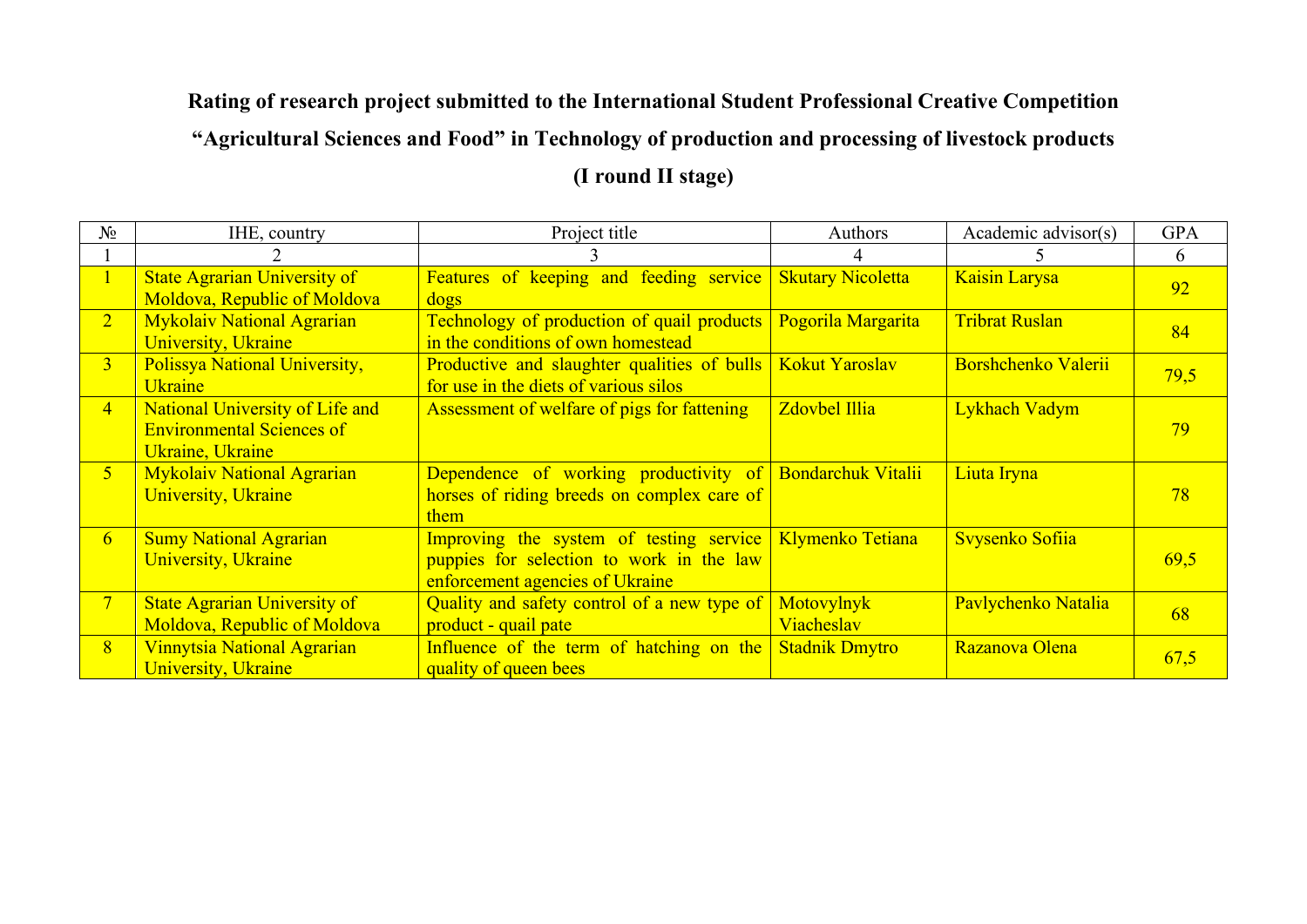|    |                                                                                                                | $\overline{3}$                                                                                                                                            | $\boldsymbol{\varDelta}$                     | 5                   | 6    |
|----|----------------------------------------------------------------------------------------------------------------|-----------------------------------------------------------------------------------------------------------------------------------------------------------|----------------------------------------------|---------------------|------|
| 9  | <b>Lutsk National Technical</b><br><b>University</b> , Ukraine<br><b>Warsaw National University,</b><br>Poland | Technology of using blood in the production<br>of sausages                                                                                                | Bielash Viktoriia;<br><b>Bondaruk Yulija</b> | Taraimovych Iryna   | 67   |
| 10 | <b>Mykolaiv National Agrarian</b><br><b>University</b> , Ukraine                                               | The use of milk feed substitutes in the diets<br>of young cattle.                                                                                         | <b>Kulish Maryna</b>                         | Kravchenko Olena    | 66,5 |
| 11 | State Biotechnological University,<br>Ukraine                                                                  | Historical aspects of dog development and<br>peculiarities of using service breeds of dogs<br>in Ukraine                                                  | Molochko Anna                                | Khokhlov Anatolii   | 66   |
| 12 | National University of Life and<br>Environmental Sciences of<br>Ukraine, Ukraine                               | The influence of the method of forming a<br>family educator                                                                                               | Bilko Nazarii                                | Voinalovych Mykola  | 64   |
| 13 | Vinnytsia National Agrarian<br>University, Ukraine                                                             | Productivity of rabbits under the action of<br>probiotic additive "Probiol"                                                                               | Shelest Bohdan;<br>Lysiakevych Bohdan        | Ohorodnichuk Halyna | 63,5 |
| 14 | Mykolaiv National Agrarian<br>University, Ukraine                                                              | Technological methods to increase the<br>productivity of quail in the conditions of PPI<br>quail farm PI MNAU                                             | Usmanova Liliia,<br>Hranda Ruslana           | Starodubets Oleksii | 62,5 |
| 15 | Polissya National University,<br>Ukraine                                                                       | Sperm productivity and sperm quality of<br>Holstein breeding bulls of foreign selection                                                                   | Kulesha Tetiana,                             | Piddubna Liudmyla   | 62,5 |
| 16 | Odessa State Agrarian University,<br>Ukraine                                                                   | Productive features of Odessa type sheep of<br>Askanian meat-wool breed of different<br>ethological types                                                 | Hyrbu Valentyna                              | Chyhyrov Valerii,   | 62   |
| 17 | State Agrarian University of<br>Moldova, Republic of Moldova                                                   | Evaluation of the quality of cottage cheese<br>with different fat content                                                                                 | Yarmenko<br>Yelizaveta                       | Kaisyn Larysa       | 57,5 |
| 18 | Sumy National Agrarian<br>University, Ukraine                                                                  | Investigation of organoleptic properties of<br>drinking milk with the addition of carotene-<br>containing raw materials                                   | Kotenko Daria                                | Prykhodko Mykola    | 57   |
| 19 | Odessa State Agrarian University,<br>Ukraine                                                                   | Influence of microclimate on technology of<br>production of pig production in the<br>conditions of CAE "Druzhba" of the<br>Saratsky area of Odessa region | Kryzhanovskyi<br>Andrii;<br>Shnal Oleksii    | Pushkar Tetiana     | 55,5 |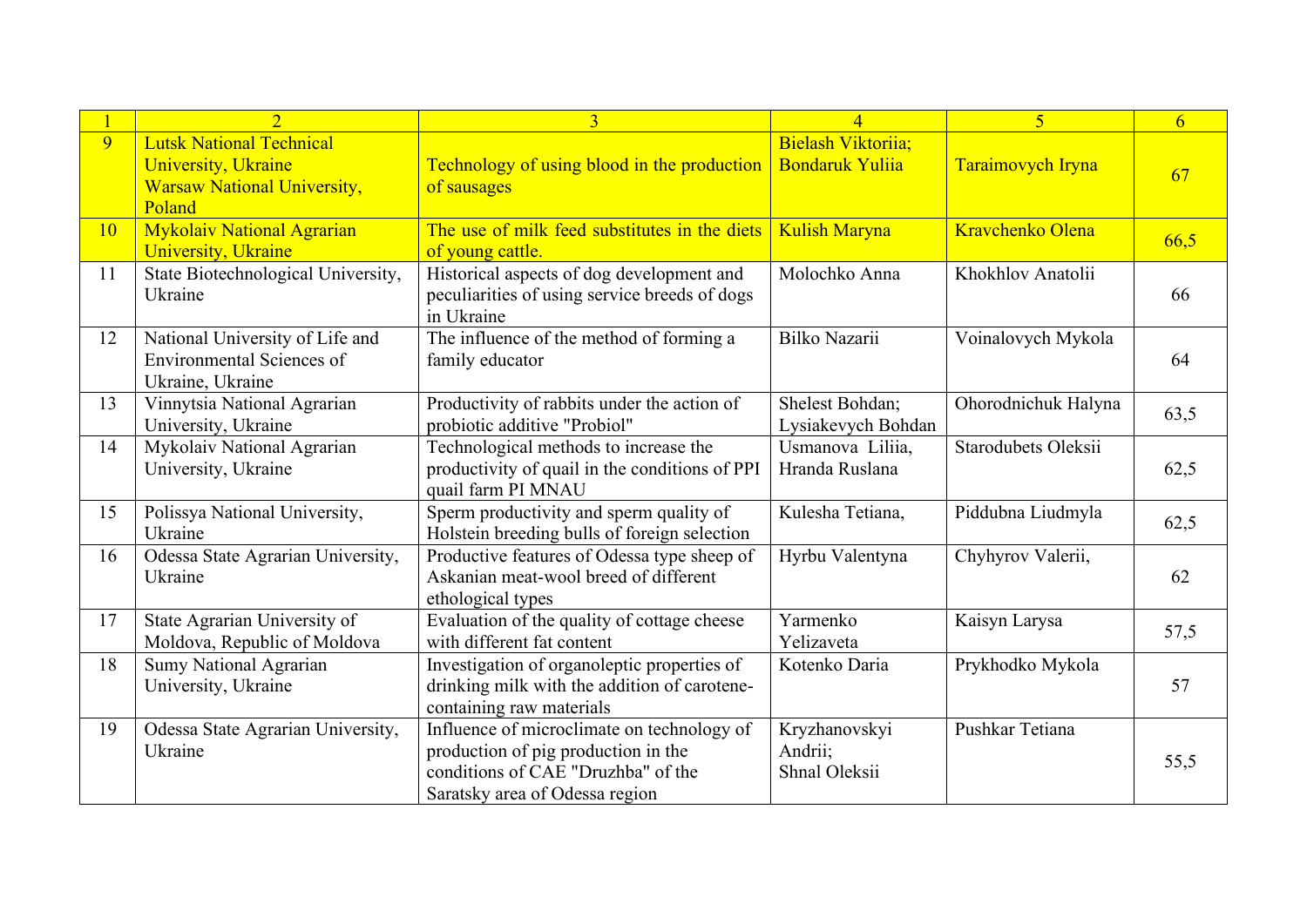|    | $\overline{2}$                                                                                                                                        |                                                                                                                                                                                                                                 | $\Delta$                                  | 5                    | 6    |
|----|-------------------------------------------------------------------------------------------------------------------------------------------------------|---------------------------------------------------------------------------------------------------------------------------------------------------------------------------------------------------------------------------------|-------------------------------------------|----------------------|------|
| 20 | <b>Lutsk National Technical</b><br>University, Ukraine                                                                                                | Development of a recipe for sour milk<br>cheese enriched with dietary fiber                                                                                                                                                     | Hryniuk Andrii                            | Panasiuk Svitlana    | 55   |
| 21 | Kherson State Agrarian and<br>Economic University, Ukraine                                                                                            | Formation of quality of meat loaves in the<br>conditions of Limited Liability Company<br>"Silpo-FOOD" of the city of Kherson                                                                                                    | Danyliv Ivan                              | Karpenko Oleksandr   | 50,5 |
| 22 | National University of Life and<br><b>Environmental Sciences of</b><br>Ukraine, Ukraine                                                               | Influence of methods of selection of parents<br>by index of similarity of antigens of system<br>B of blood groups on weight and linear<br>growth of bulls, meat productivity and<br>development of internals and adipose tissue | Natalich Olexander                        | Uhnivenko Anatolii   | 46,5 |
| 23 | State Biotechnological University,<br>Ukraine                                                                                                         | Prerequisites for the development of<br>equestrian tourism in the Chornobyl<br>Radiation and Ecological Biosphere Reserve                                                                                                       | Vovk Maryna;<br>Vasylyshyna<br>Kateryna   | Nahornyi Serhii      | 46   |
| 24 | Podolsk State Agrarian Technical<br>University, Ukraine                                                                                               | Analysis of the technology of growing egg<br>crosses of chickens of foreign selection                                                                                                                                           | Popov Vasyl                               | Pustova Natalija     | 45   |
| 25 | Kherson State Agrarian and<br>Economic University, Ukraine                                                                                            | The main technological parameters of<br>promising technology of beef production                                                                                                                                                 | Zhmakin Nazar;<br>Kramarenko<br>Volodymyr | Pankieiev Serhii     | 44,5 |
| 26 | Podolsk State Agrarian Technical<br>University, Ukraine                                                                                               | Dairy productivity of cows of different lines                                                                                                                                                                                   | Poliuk Bohdana                            | Shuplyk Viktor       | 44,0 |
| 27 | National University of Life and<br><b>Environmental Sciences of</b><br>Ukraine, Ukraine                                                               | The influence of maternal behavior of<br>suckling sows for performance response and<br>preservation of piglets                                                                                                                  | Moldovanu Viktoriia                       | Lykhach Vadym        | 43,5 |
| 28 | Lviv Polytechnic National<br>University, Ukraine<br>State Higher School of Technology<br>and Economics named after<br>O. Bronislaw Markiewicz, Poland | Livestock waste processing                                                                                                                                                                                                      | Vasylechko Natalia;<br>Drelikh Voitsekh   | Chervetsova Veronika | 43   |